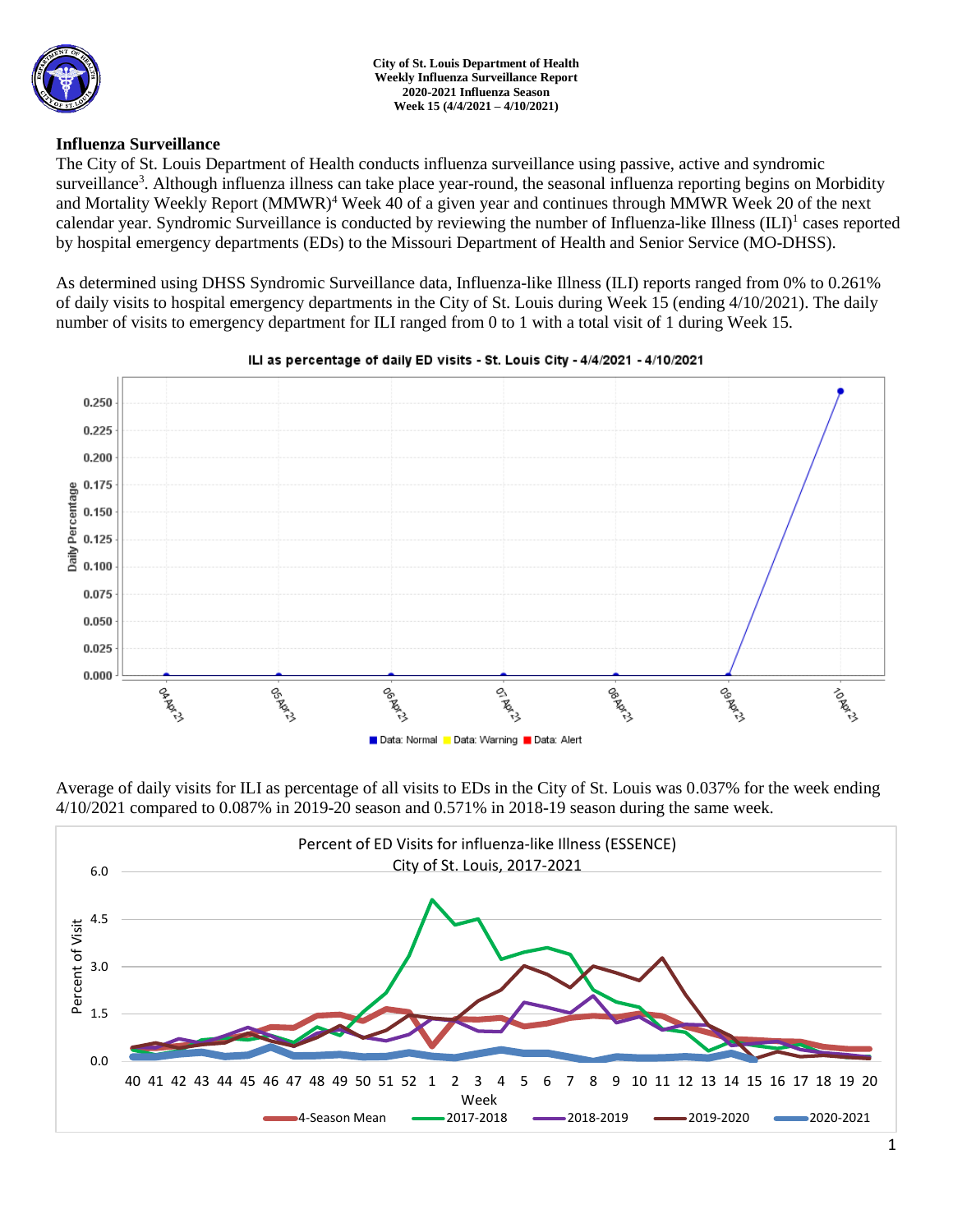

#### **City of St. Louis Department of Health Weekly Influenza Surveillance Report 2020-2021 Influenza Season Week 15 (4/4/2021 – 4/10/2021)**

Passive Surveillance is conducted through reporting of confirmed influenza cases<sup>2</sup> from various surveillance sites like hospitals, offices of healthcare providers, and laboratories. As of the current influenza season, for the week ending 4/10/2021, there have been 8 cases of Influenza A and 11 cases of Influenza B for a total of 19 influenza cases from the city of St. Louis. Influenza A accounted for 42% and influenza B accounted for 58% of total influenza cases. The data of the latest weeks is provisional and is subject to change in the following weeks.

## **Table 1: Number of Laboratory Positive Influenza Cases by Influenza Type**

| Influenza Type              | Week 12<br>$(3/14/2021 -$<br>3/20/2021 | Week 13<br>$(3/21/2021 -$<br>3/27/2021 | Week 14<br>$(3/28/2021 -$<br>4/3/2021 | Week 15<br>$(4/4/2021 -$<br>4/10/2021 | 2020-2021*<br>Season-to-Date | Percentage |
|-----------------------------|----------------------------------------|----------------------------------------|---------------------------------------|---------------------------------------|------------------------------|------------|
| Influenza A                 |                                        |                                        | 0                                     |                                       | 8                            | 42%        |
| Influenza B                 | 0                                      |                                        | 0                                     |                                       | 11                           | 58%        |
| Influenza unknown / Untyped | 0                                      | 0                                      | 0                                     |                                       | 0                            | 0%         |
| <b>Total</b>                |                                        |                                        | 0                                     |                                       | 19                           | 100%       |

# **Table 2: Number of Laboratory Confirmed Influenza Cases by Age Group**

| <b>Age Group</b> | Week 12<br>$(3/14/2021 -$<br>3/20/2021 | Week 13<br>$(3/21/2021 -$<br>3/27/2021 | Week 14<br>$(3/28/2021 -$<br>4/3/2021 | Week 15<br>$(4/4/2021 -$<br>4/10/2021 | 2020-2021*<br>Season-to-Date | Percentage |
|------------------|----------------------------------------|----------------------------------------|---------------------------------------|---------------------------------------|------------------------------|------------|
| 0 to 4 years     | 0                                      |                                        | 0                                     |                                       |                              | 11%        |
| 5 to 14 years    | 0                                      | 0                                      | 0                                     | 0                                     |                              | 11%        |
| 15 to 24 years   | 0                                      |                                        | 0                                     | 0                                     |                              | 16%        |
| 25 to 49 years   | 0                                      | $\bf{0}$                               | 0                                     | 0                                     | 6                            | 32%        |
| 50 to 64 years   |                                        | 0                                      | 0                                     | 0                                     | 4                            | 21%        |
| 65+ years        | 0                                      | O                                      | 0                                     | 0                                     |                              | 11%        |
| <b>Total</b>     |                                        |                                        | 0                                     |                                       | 19                           | 100%       |

### **Table 3: Number of Laboratory Confirmed Influenza Cases by Age Group and Type** For Cases Reported between 09/27/2020 and 4/10/2021

| <b>Age Group</b> | <b>Type A</b> |      | <b>Type B</b> |      | <b>Unknown Type</b> |   | <b>Total</b> |      |
|------------------|---------------|------|---------------|------|---------------------|---|--------------|------|
|                  | n             | %    | n             | %    | n.                  | % | n            | %    |
| 0 to 4 years     |               | 12.5 |               | 9.1  |                     |   |              | 10.5 |
| 5 to 14 years    |               | 25.0 |               | 0.0  |                     |   |              | 10.5 |
| 15 to 24 years   |               | 12.5 |               | 18.2 | 0                   |   |              | 15.8 |
| 25 to 49 years   | 0             | 0.0  | 6             | 54.5 | 0                   |   | 6            | 31.6 |
| 50 to 64 years   |               | 37.5 |               | 9.1  | 0                   |   | 4            | 21.1 |
| 65+ years        |               | 12.5 |               | 9.1  | 0                   |   |              | 10.5 |
| Total            |               |      |               |      |                     |   | 19           |      |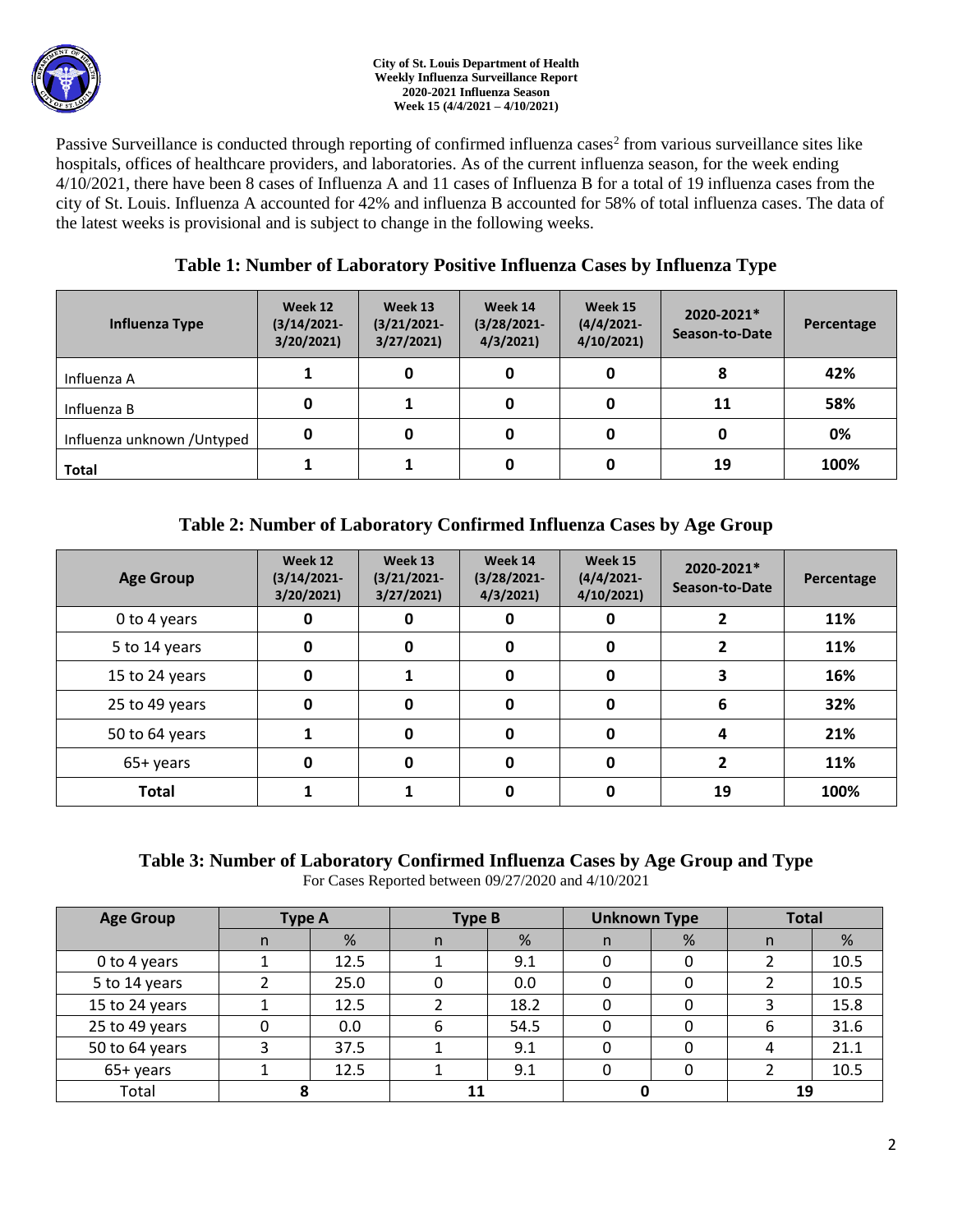

| <b>Previous</b> |           |           |           |           |           | 4-Season    | 4-Season      |
|-----------------|-----------|-----------|-----------|-----------|-----------|-------------|---------------|
| <b>Seasons</b>  | 2016-2017 | 2017-2018 | 2018-2019 | 2019-2020 | 2020-2021 | <b>Mean</b> | <b>Median</b> |
| Week 12         | 115       | 37        | 98        | 57        |           | 77          | 78            |
| Week 13         | 160       | 22        | 75        |           |           | 66          | 49            |
| Week 14         | 60        | 24        | 30        |           |           | 30          | 27            |
| Week 15         | 50        | 14        | 15        |           |           | 21          | 15            |

### **Table 4: Total Number of Laboratory Confirmed Influenza Cases Through Previous 4 Seasons**



### **City of St. Louis Influenza Outbreaks:**

During the week ending 4/10/2021, there have been no outbreaks of influenza reported to the City of St. Louis Department of Health.